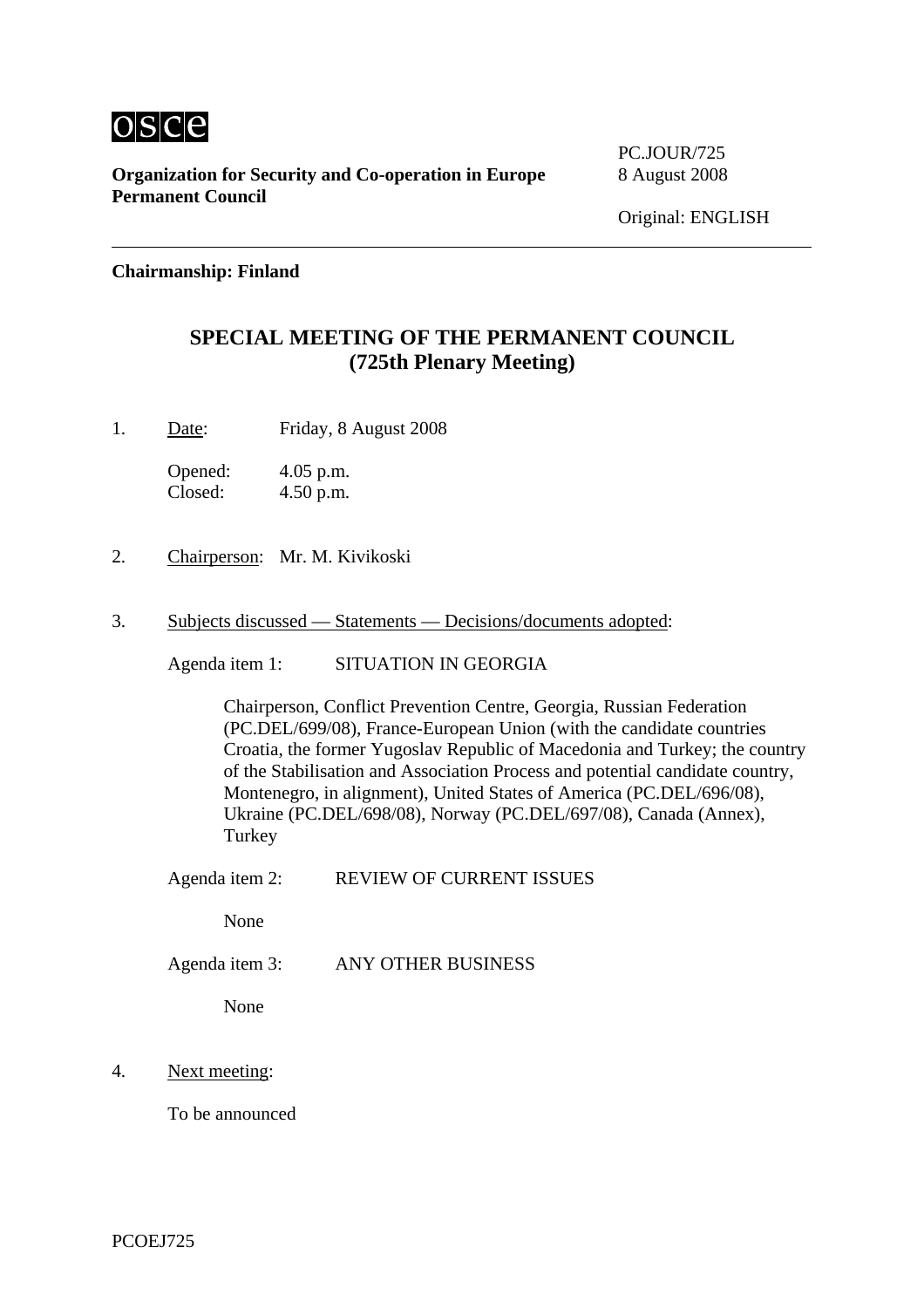

**Organization for Security and Co-operation in Europe** 8 August 2008 **Permanent Council Annex** 

PC.JOUR/725

**725th Plenary Meeting**  PC Journal No. 725, Agenda item 1

## **STATEMENT BY THE DELEGATION OF CANADA**

 The Government of Canada strongly condemns the recent violence in Georgia and deplores the resulting deaths and casualties. The military actions undertaken by all sides are cause for great concern and Canada calls for an immediate halt to the violence. We strongly urge all parties involved to display maximum restraint in words and deeds.

We strongly reiterate our call to all parties for a resumption of peaceful dialogue and to resist escalating tensions further with aggressive and provocative actions and call for a flexible, peaceful and negotiated resolution to this conflict in a manner that respects Georgian sovereignty and territorial integrity.

 Canada calls on the Russian Federation to support the resumption of talks between Georgia and South Ossetia and urges both parties to begin talks, which we note should have taken place today.

 In this regard, we are pleased that the Russian Federation has stated that it will continue its efforts to avert further bloodshed and to restore peace in the South Ossetian region of Georgia. However, we are dismayed to hear that Russian Prime Minister Putin has threatened Georgia with retaliation for the hostilities that are taking place in South Ossetia. We do not think that such actions are appropriate for a country that is engaged in peacekeeping and mediation activities and call upon the Russian Federation to practice restraint from further actions that could further inflame an already tense situation.

 We would also underline that military actions by Russia cannot be justified through unilateral perception on what may reduce tensions and are not in line with Russia's role as a neutral peacekeeper and mediator.

 Canada is saddened to hear that a barracks for Russian peacekeepers was hit by artillery fire and that there were fatalities amongst the peacekeepers stationed there. Canada extends its condolences to the Russian Federation for the loss of their personnel.

 We deplore the fact that the OSCE Mission's Tskhinvali Field Office has been hit during the fighting and are concerned for the safety of the remaining staff at the office.